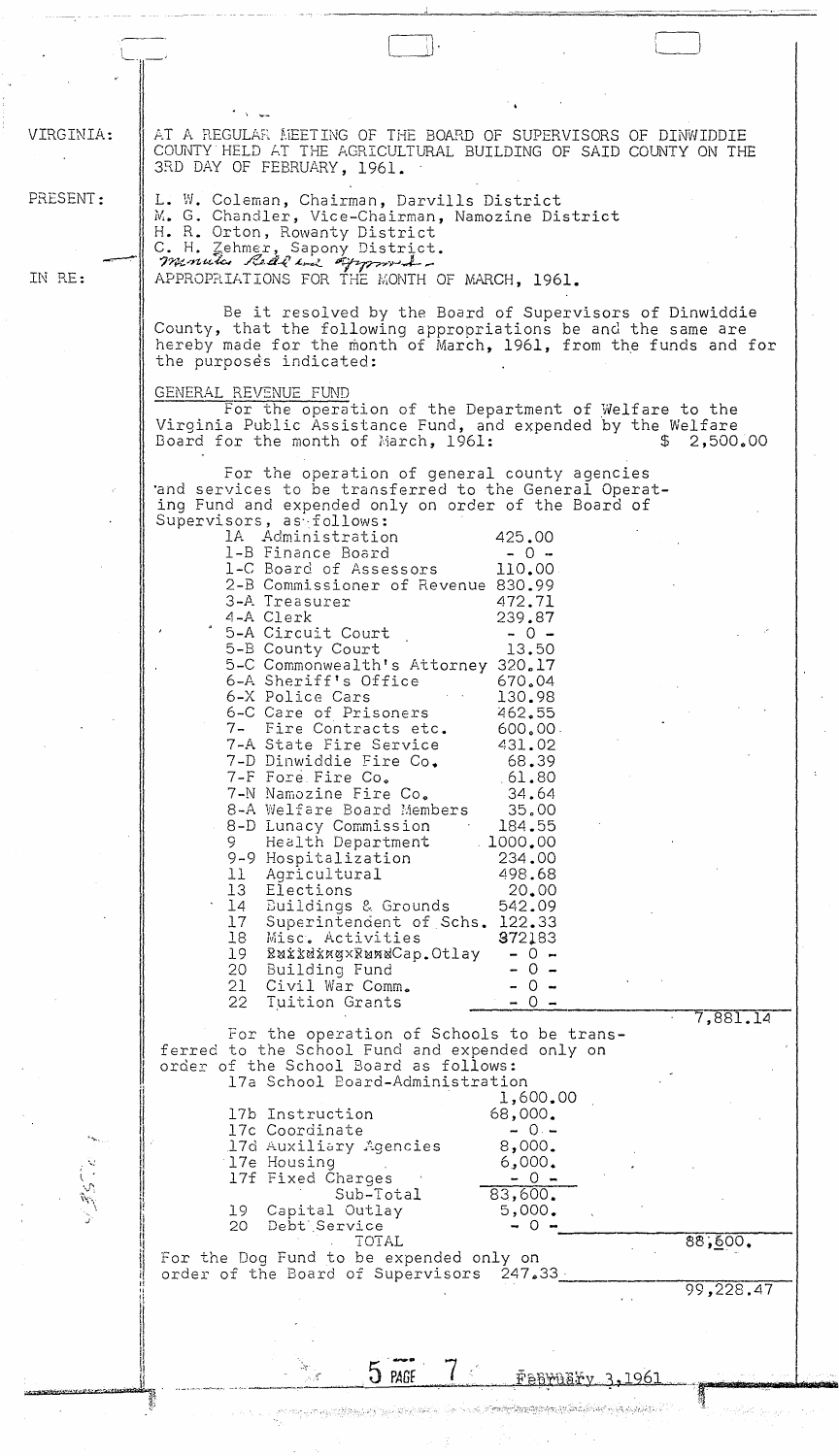February 3, 1961 **Page - 2 -** Page - 2 -

## IN RE: ALLOWANCE OF CLAIMS AND SALARIES.

On motion duly made and carried, it is ordered by the Board that the salaries and accounts against the General Revenue Fund of the County for the month of February, 1961, amounting<br>to \$ be allowed and checks numbering 1250 throug be allowed and checks numbering 1250 through 1335, both inclusive, be issued, therefor, payable out of the General Revenue Fund of the County, said claims having been audited and approved by the Board.

IN RE:

ALLOWANCE AGAINST THE DOG FUND OF THE COUNTY.

On motion duly made and carried, it is ordered that the salary of \$208.33 be paid to the Dog Warden and that the claims amounting to \$79.72 be allowed, and checks numbering D-75 through D-80, both inclusive, be issued, therefor, payable out of the Dog Fund-of said County.

Said claims having been investigated by the Dog Warden and approved for payment by the Board.

IN RE: TREASURER'S REPORT.

> F. E. Jones, Treasurer having submitted a written financial report same was ordered filed with the papers of the Board for the month of January.

IN RE:

COLLECTION OF DELINQUENT PERSONAL PROPERTY.

DINWIDDIE FIRE HOUSE REPAIRS TO FLOOR.

DOME LIGHT FOR DINWIDDIE FIRE TRUCK.

ABANDONMENT OF RT. 613 PROJECT 0613-026-024.

 $\frac{d\mathbf{q}}{d\mathbf{q}}$ 

Mr. David O. Lyons III having submitted a written proposa. to collect the 1957, 1958 and 1959 delinquent personal property taxes for Dinwiddie County.

Motion was duly made and carried that the Treasurer submit the amount of taxes delinquent for these years along with his recommendation for collection of same at the next Board meeting.

IN RE:

It appearing to the Board that the floor in the Dinwiddie Fire house is in need of repairs.

Motion was duly made and carried that the Clerk have the needed repairs made and report at the next Board meeting.

IN RE:

Mr. H. R. Orton having requested the installation of a dome flashing light on the Dinwiddie Fire Truck,

Motion was duly made and carried that the Dinwiddie Fire Company submit their request in writing.

IN RE:

i!

!I

II

II Ii

WHEREAS, Secondary Route 613, bridge and approaches to White Oak Creek, has been altered, and a new road has been constructed and approved by the State Highway Commissioner, which new road serves the same citizens as the road so altered, and,

WHEREASK certain sections of this new road follow new locations, these being shown on the attached sketches titled, "Changes in Secondary Systen; Due to Relocation and Construction of Route 613, Project 0613-026-024, dated at Richmond, Virginia,  $9-13-60.$ "

II ,I NOW, THEREFORE, BE IT RESOLVED: That the protions of Secondary Route 613, i.e., Section 2-0.15 Mi. shown in red on the sketch titled, "Changes in Secondary System Due to Relocation and

.-

e de la completa de la propiedad de la constitución de la confluência de Constitución de la completa de la com

 $\{1, 2, \ldots, 2, 2, 3, 5\}$  .

8 <sup>39Vd</sup> <del>S</del> February 3, 1961

**TASE** 

Added t Decord navch 22196 <del>s i vivin</del>a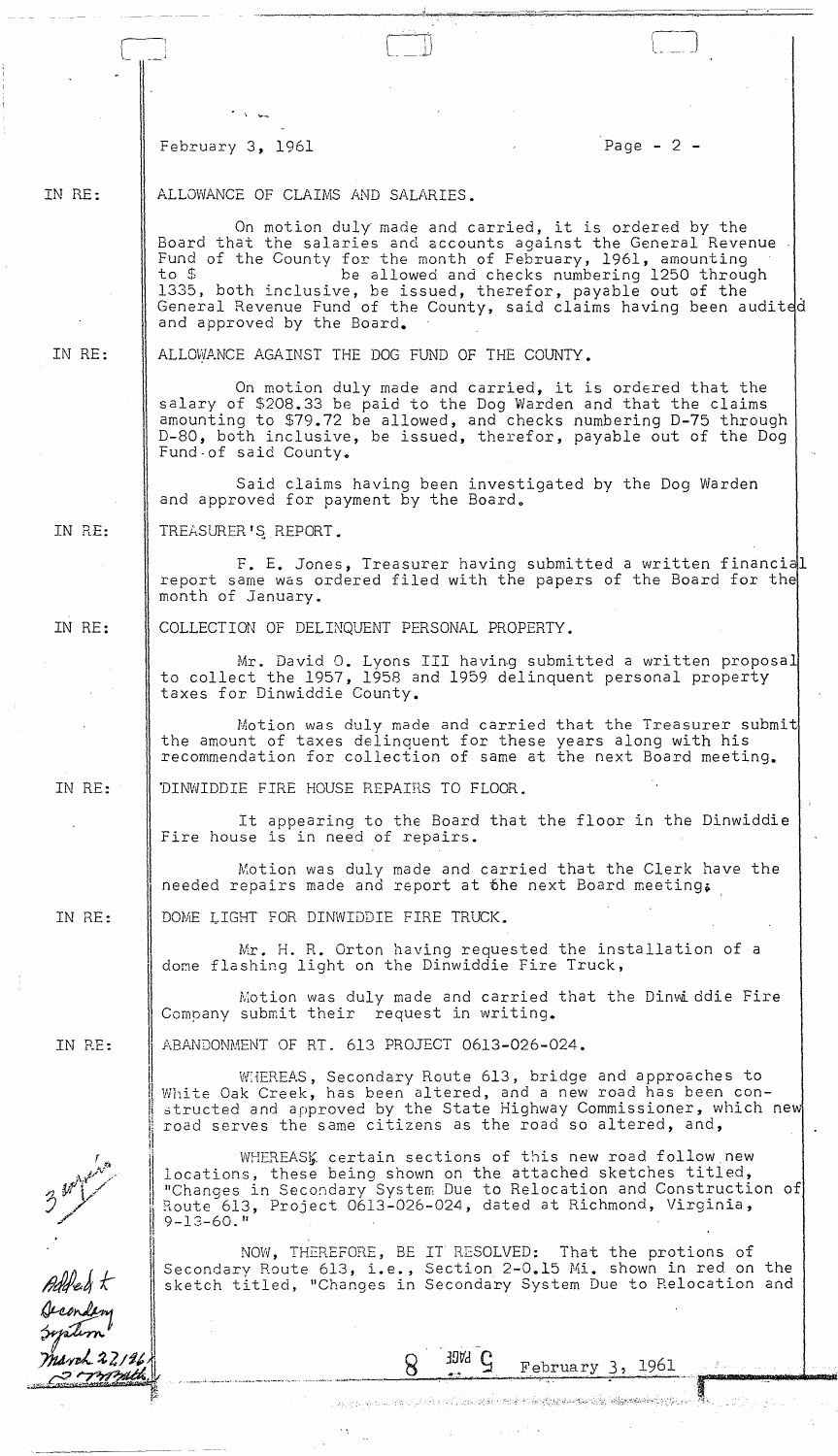Construction on Route 613, Project 0613-026-024, dated at 1.101 Virginia .9-13-60", a total distance of 0.15 miles be, and hereby is, added to the Secondary System of State Highways, pursuant to Section 33-141 of the Code of Virginia of 1950 as amended; And further, that the section of old location, Gandonal Section 1 0.15 mi., shown in blue on the aforementioned sketch,<br>a total distance of 0.15 miles, be and the same hereby is, March 27 abandoned as a public road, pursuant to Section 33-76.12 of the Code of Virginia of 1950 as amended; t 4 6 l mmai IN RE: PLAT OF GENE RUSSELL PROPERTY. A plat of .68 acres located on U. S. Highway #1 for Gene Russell having been submitted for the approval of this Board and it appearing that the plat did not contain the approval of the Health Department, Motion was duly made and carried that said plat be approved subject to the approval of the Health Department. IN RE: RT. 643 FEDERAL AID ON MAINTENANCE. It appearing to the Board that Rt. 643 from Rt. 40 to Rt. 642 is within the boundaries of Camp Pickett Area, Motion was duly madd and carried that the Board members contact Mr. M. Watkins Abbitt for assistance in getting Federal Aid for the maintenance and repairs of this road. IN RE: POLICE CAR REPORTS. The reports on the operation of county police cars for<br>January 1 thru February 27, 1960 and February 28, 1960 thru December 31, 1960 were presented and ordered filed with the Board papers for the month of February. IN RE: POLICE CAR BIDS. The Sheriff is directed to secure bids, on Chevrolet, Ford and Plymouth police cars using specific specifications for each make. IN RE: WATER SURVEY IN AIRPORT. C. H. Zehmer and M. G. Chandler reported that the approximate costs of running a water line from the City limits to the Airport would be between \$125,000. and \$150,000. In connection with the discussion of the water line the Clerk was requested to secure the approximate price of water delivered to a master meter by the city of Petersburg at their boundary. IN RE: NORTH FERNDALE ROAD - STREET LIGHTS. A written petition signed by J. E. Deadmon, Route 4 Box 107 D B Petersburg, Virginia, and others, having been presented requesting that two (2) street lights located near the Deadmon residence and the Crowder Residence on North Ferndale Road, be installed. Motion was duly made and carried that M. G. Chandler and a representative of the Virginia Electric and Power Company make an inspection of the proposed locations and report their findings at the next Board meeting. PLANNING BOARD MEMBERS, ROBT. RITCHIE & W.G.CHAPPELL APPOINTEMNT. It appearing that the term of office of Robert Ritchie and W.G.Chapplell expires on the 28th of February, Motion was duly made and calried that these gentlemen be and hereby are appointed members of the Dinwiddie County Planning Commission for a period of four years. CEMETERY, NAMOZINE DISTRICT - ORDINANCE ADOPTED. IN RE: The Board having given notice of a public hearing on a proposed ordinance authorizing the establishment of a cemetery in Namozine District, Dinwiddie County, Virginia, and after reading  $5$  page Y

<u>February 3,1961</u>

 $\sigma$  is the region of the projection

a Chamarta an